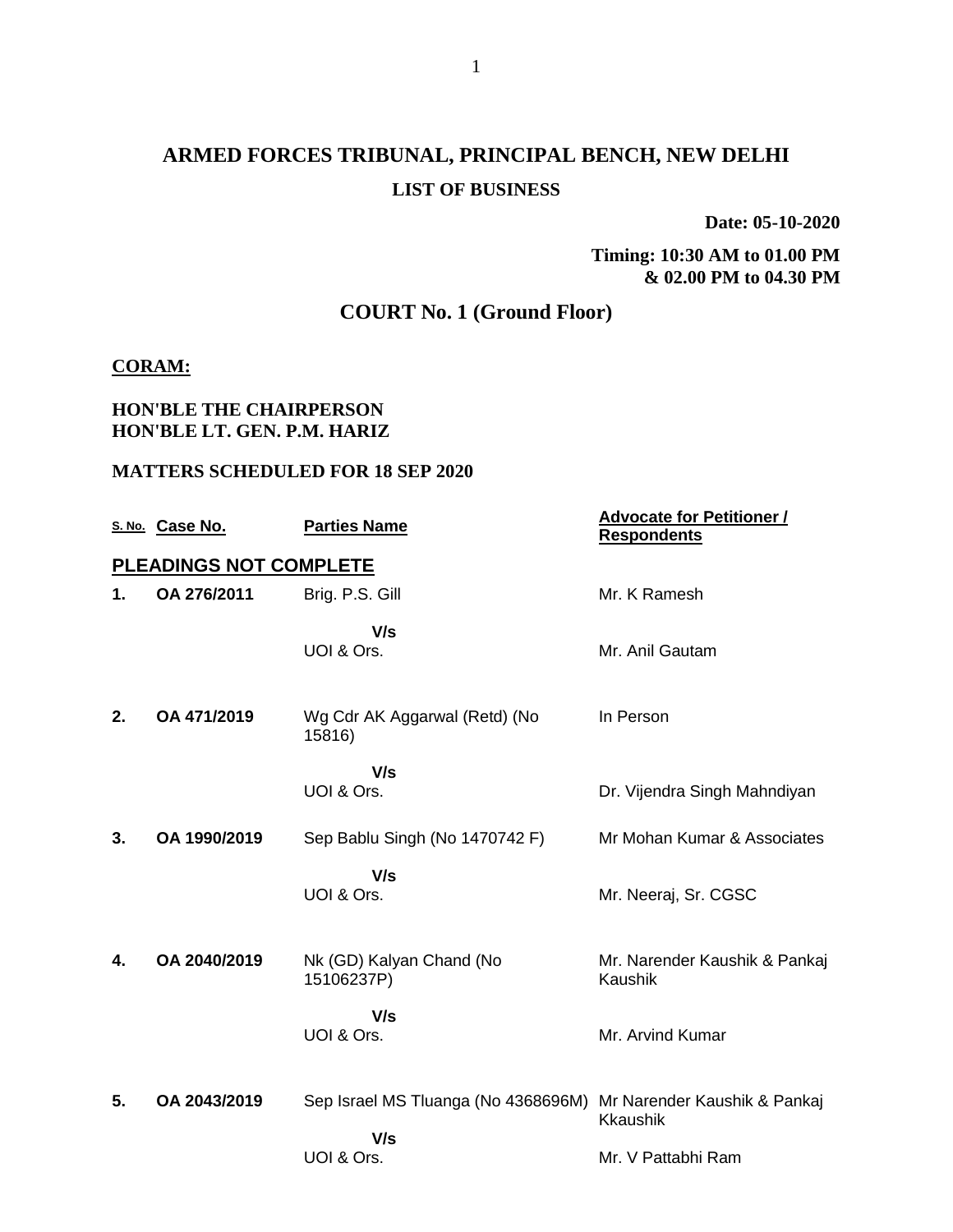| 6.<br>OA 2044/2019<br>with<br>MA 1008/2020 |  | L/Nk/DSC (GD) Sahab Singh Gurjar<br>(No 13895952K) | Mr Ajeet Yadav & Rakesh Kumar<br>Singh                      |
|--------------------------------------------|--|----------------------------------------------------|-------------------------------------------------------------|
|                                            |  | V/s<br>UOI & Ors.                                  | Mr. Rajeev Kumar                                            |
| 7.<br>OA 2381/2019                         |  | No 14394842W Nk/DSC Khavati<br>Sambaiah            | Mr US Maurya                                                |
|                                            |  | V/s<br>UOI & Ors.                                  | Mr. J S Yadav                                               |
| OA 2401/2019<br>8.                         |  | Ex L/Nk Anand Singh (No 14259945F)                 | Mr. Narender Singh Bisht & Ms.<br>Rashmi Sharma             |
|                                            |  | V/s<br>UOI & Ors.                                  | Ms. Jyotsna Kaushik                                         |
| OA 550/2020<br>9.                          |  | No. 14841223K Sep Rajesh Paul                      | Mr. RK Rastogi                                              |
|                                            |  | V/s<br>UOI & Ors.                                  | Mr Prabodh Kumar for R 1-5,<br>None for R 6-8               |
| 10.<br>OA 551/2020                         |  | IC 48900F Brig Mukesh Bansal                       | Ms. Neela Gokhale                                           |
|                                            |  | V/s<br>UOI & Ors.                                  | Dr. Vijendra Singh Mahndiyan                                |
| 11.<br>OA (Appeal)<br>795/2020             |  | SS-43767A Maj Rubina Kaur Keer                     | Ms. Neela Gokhale                                           |
|                                            |  | V/s<br>UOI & Ors.                                  | Mr. Karan Singh Bhati, Sr.<br>CGSC for R1 & 2. None for R-3 |
| <b>For Final Hearing</b>                   |  |                                                    |                                                             |
| OA 995/2019<br>12.                         |  | Lt Col Ajay Kumar Pundkar (IC 59465<br>X)<br>V/s   | Mr Indra Sen Singh & Abhishek<br>Singh                      |
|                                            |  | UOI & Ors.                                         | None for R 1-3, None for R-4                                |
| <b>PLEADINGS COMPLETE</b>                  |  |                                                    |                                                             |

### **DATES WILL BE GIVEN BY THE TRIBUNAL OFFICER - ORDERS WILL BE UPLOADED ON THE WEBSITE**

| 13. OA 246/2014 | Vijay Singh | Mr Sukhjinder Singh           |
|-----------------|-------------|-------------------------------|
|                 | V/s         |                               |
|                 | UOI & Ors.  | Mr Karan Singh Bhati, Sr CGSC |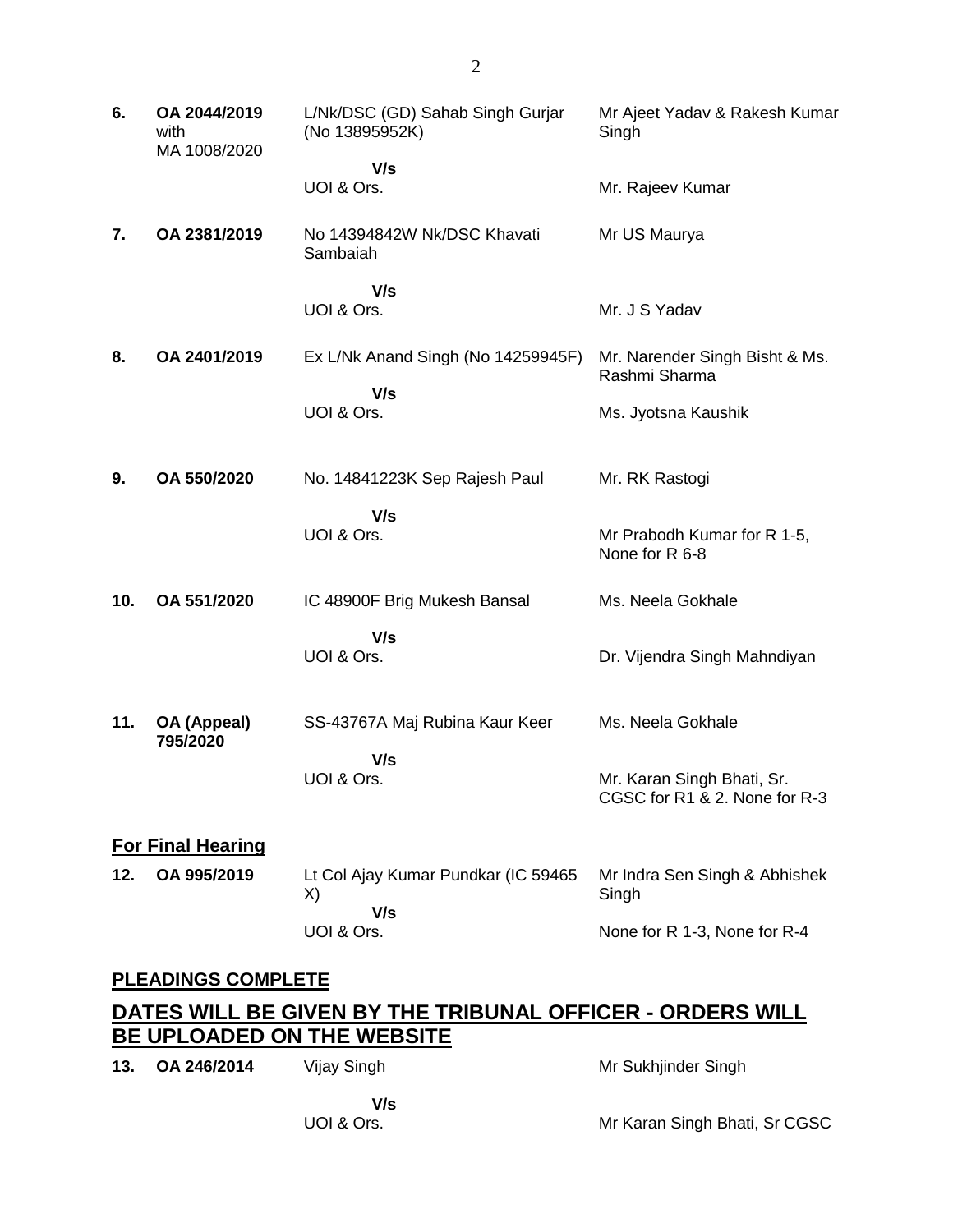| 14.           | OA 183/2017                         | Cdr K P Shabareesha (Retd.)<br>V/s         | Mr. Nikhil Palli, Ms. Ankita<br>Patnaik & Ms. Garima Sachdeva |
|---------------|-------------------------------------|--------------------------------------------|---------------------------------------------------------------|
|               |                                     | UOI & Ors.                                 | Mr Arvind Patel                                               |
| 15.           | OA 1024/2018<br>with<br>MA 458/2019 | NR-19681H Ex Lt Col Poonam<br>Chaturvedi,  | Mr. S.S Pandey.                                               |
|               |                                     | V/s<br>UOI & Ors.                          | Mr Karan Singh Bhati, Sr CGSC                                 |
| 16.           | OA 1888/2018                        | No 3191911Y Hav Ram Phal                   | Mr. Rajesh Nandal                                             |
|               |                                     | V/s<br>UOI & Ors.                          | Mr. J S Rawat                                                 |
| 17.           | OA 612/2019                         | Ex Sgt Vishal Singh Solanki (793006-<br>B) | Mr. Omprakash Kr Srivastava, J<br>K Singh & Vinay Makhija     |
|               |                                     | V/s<br>UOI & Ors.                          | Mr. Waize Ali Noor                                            |
| 18.           | OA 1631/2019                        | WO Sumit Kumar Ghosh (No 8377240<br>N)     | Mr Virender Singh Kadian                                      |
|               |                                     | V/s<br>UOI & Ors.                          | Mr Rajeev Kumar                                               |
| 19.           | OA 110/2020<br>with<br>MA 308/2020  | Col Anupam Sinha (IC 42140 N)<br>V/s       | Mr Baljeet Singh & Deepika<br>Sheoran                         |
|               |                                     | UOI & Ors.                                 | Mr. Anil Gautam                                               |
| 20.           | OA 314/2020                         | Sep/DSC Parmjit Singh (No 3989614<br>N)    | Mr US Maurya                                                  |
|               |                                     | V/s<br>UOI & Ors.                          | Dr. Vijendra Singh Mahndiyan                                  |
|               |                                     | <b>MATTERS SCHEDULED FOR 05 OCT 2020</b>   |                                                               |
| <u>S. No.</u> | Case No.                            | <b>Parties Name</b>                        | <b>Advocate for Petitioner /</b><br>Respondents               |

# **ADMISSION MATTERS**

| 21. OA 1313/2020 | IC-45900W Col Sanjay Kumar | Mr SS Pandey & Associates |
|------------------|----------------------------|---------------------------|
|                  | Razdan(Retd)               |                           |
|                  |                            |                           |

 **V/s** UOI & Ors.

3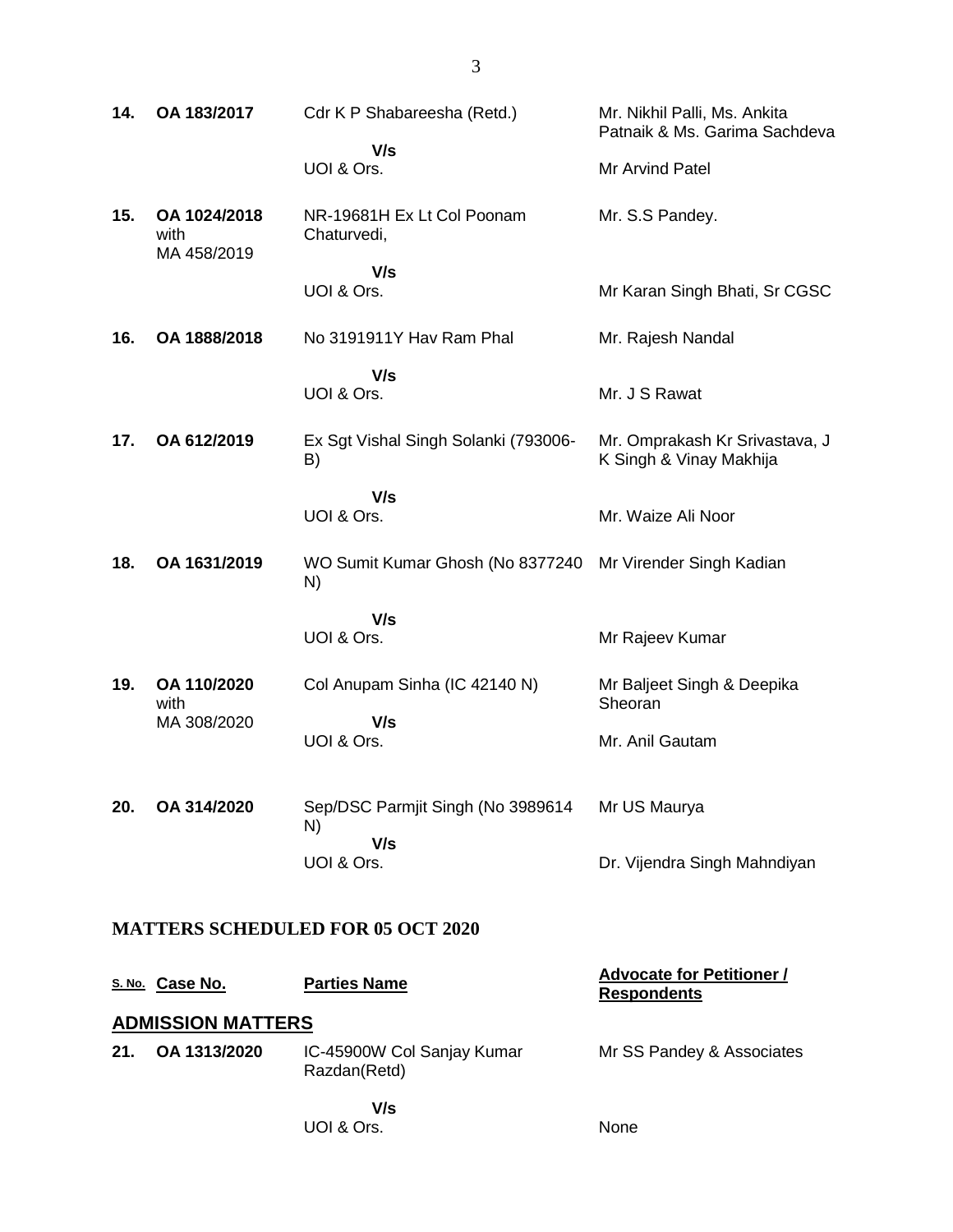| 22. | OA 1317/2020                         | Ex Hav BP Chandra Rao (6943845N)                           | Mr Indra Sen Singh, Mr Abhishek<br>Singh & Ms Kirtika Chhatwal |
|-----|--------------------------------------|------------------------------------------------------------|----------------------------------------------------------------|
|     |                                      | V/s<br>UOI & Ors.                                          | None                                                           |
| 23. | OA 1320/2020                         | Lt Col Vibhuti Mishra (WS-01212X)                          | Mr. Arun Kumar Vashishta                                       |
|     |                                      | V/s<br>UOI & Ors.                                          | None                                                           |
| 24. | OA 1326/2020<br>with                 | Sepoy Jitendra Singh (14942304 L)                          | Ms Archana Ramesh                                              |
|     | MA 1581/2020                         | V/s<br>UOI & Ors.                                          | Dr. Vijendra Singh Mahndiyan                                   |
| 25. | OA 1327/2020<br>with<br>MA 1582/2020 | Hav Shitole Samadhan Uttam (No<br>14680853W)               | Mr Ajit Kakkar                                                 |
|     |                                      | V/s<br>UOI & Ors.                                          | Mr Anil Gautam                                                 |
| 26. | OA 1328/2020<br>with<br>MA 1583/2020 | Ex Sigmn Ram Rattan Sharma(No.<br>13859036)                | Mr Mohan Kumar & Associates                                    |
|     |                                      | V/s<br>UOI & Ors.                                          | Mr SD Windlesh                                                 |
| 27. | OA 1329/2020                         | Sep/MT Nirmal Dolai (No 14843211 N) Mr Veerendra Mohan     |                                                                |
|     |                                      | V/s<br>UOI & Ors.                                          | Ms Jyotsna Kaushik                                             |
| 28. | OA 1335/2020<br>with                 | Col Vikram Chauhan (IC-53144K)                             | Mr Indra Sen Singh & Mr<br>Abhishek Singh                      |
|     | MA 1589/2020                         | V/s<br>UOI & Ors.                                          | Mr. Harish V Shankar                                           |
| 29. | OA 1336/2020                         | Ex Nb Sub Jarnail Singh (JC 522790)<br>H)                  | Mr Ajit Kakkar, Madhri Koli &<br>Alpana Yadav                  |
|     |                                      | V/s<br>UOI & Ors.                                          | Mr. Ashok Chaitanya                                            |
| 30. | OA 1337/2020                         | Ex-L/NK(CLK/SD) Deepak Mahavir<br>Limbikai (No. 15184002P) | Mr. Indra Sen Singh/Abhishek<br>Singh                          |
|     |                                      | V/s<br>UOI & Ors.                                          | Mr. Anil Gautam                                                |

4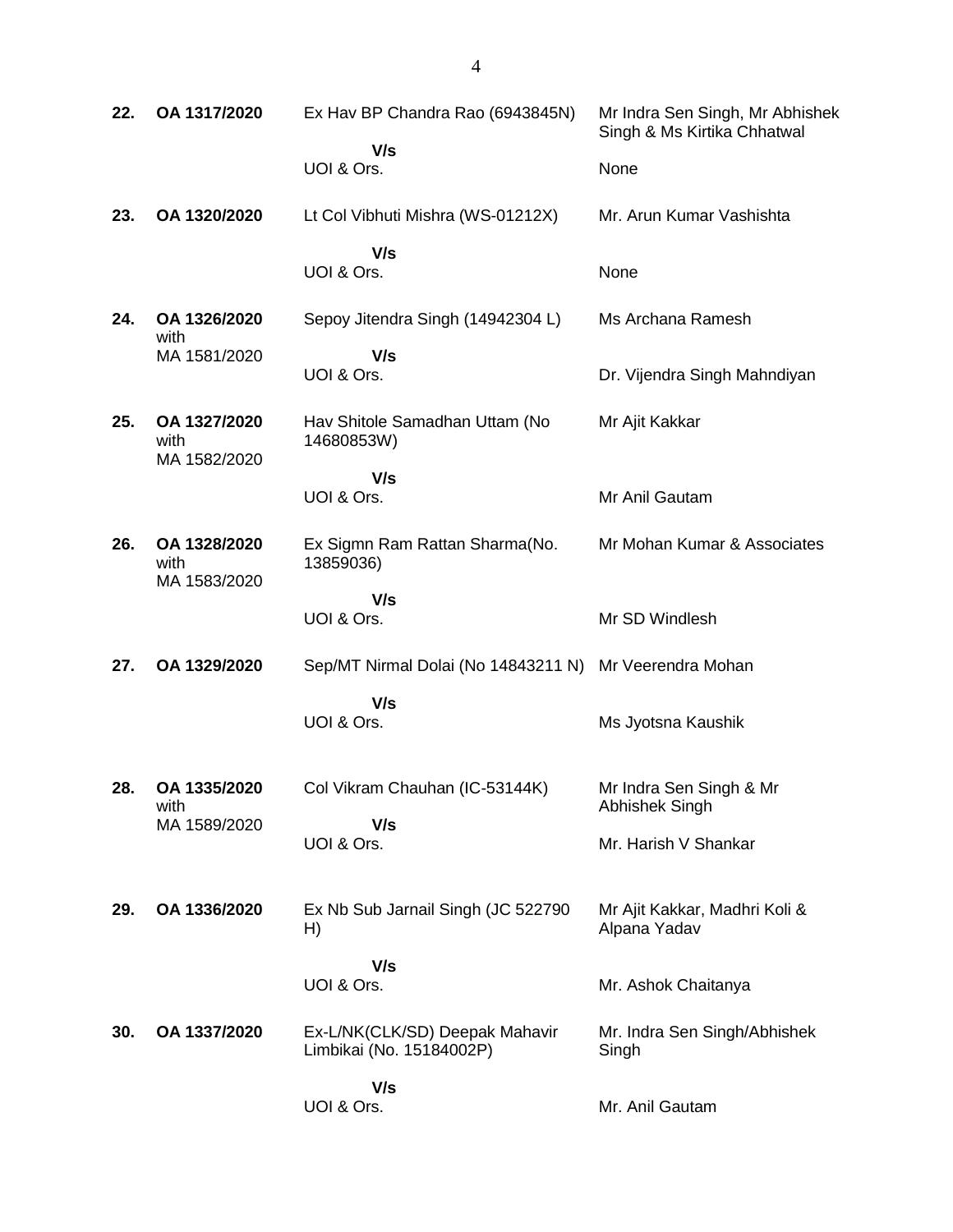| 31. | OA 1338/2020                         | Ex Maj Khem Chand (SL-4887H)<br>(CONVICTED)                         | Mr. Lalit Kumar & Abhishek Ray              |
|-----|--------------------------------------|---------------------------------------------------------------------|---------------------------------------------|
|     |                                      | V/s<br>UOI & Ors.                                                   | Mr. Anil Gautam                             |
| 32. | OA 1339/2020                         | HAV Imamuddin (No 2697361K)                                         | Mr Mohan Kumar & Associates                 |
|     |                                      | V/s<br>UOI & Ors.                                                   | Mr. J S Rawat                               |
| 33. | OA 1341/2020                         | Ex HFO Harish Chandra (662548)<br>V/s                               | Mr. Baljeet Singh & Ms. Deepika<br>Sheoran  |
|     |                                      | UOI & Ors.                                                          | None                                        |
| 34. | OA 1342/2020<br>with<br>MA 1592/2020 | <b>EX HFL Subhash Chand Khanna</b><br>(646763)                      | Mr. Baljeet Singh & Ms. Deepika<br>Sheoran  |
|     |                                      | V/s<br>UOI & Ors.                                                   | None                                        |
| 35. | OA 1348/2020                         | Ex Sub (AEC) Sanwat Singh Yadav Mr. Ved Prakash<br>(JC-804731M)     |                                             |
|     |                                      | V/s                                                                 |                                             |
|     |                                      | UOI & Ors.                                                          | None                                        |
| 36. | OA 1349/2020                         | WO Shashi Bhushan Sinha (Retd)<br>(No 623164 T)                     | Mr RN Sharma, Shiv Ram<br>Singh & GK Pathak |
|     |                                      | V/s<br>UOI & Ors.                                                   |                                             |
| 37. | OA 1350/2020                         | JC-703506W Nb Sub Kiratwad<br>Dnyanoba Manika                       | Mr. Ajit Kakkar & Associates                |
|     |                                      | V/s<br>UOI & Ors.                                                   | None                                        |
| 38. | OA 1351/2020<br>with                 | Ex Sep Surendera Singh (6945044- Mr. Ajit Kakkar & Associates<br>L) |                                             |
|     | MA 1598/2020                         | V/s<br>UOI & Ors.                                                   | None                                        |
| 39. | OA 1353/2020                         | Hav/Clk Abtar Raj 10362998F                                         | Mr S S Pandey & Associates                  |
|     |                                      | V/s<br>UOI & Ors.                                                   | None                                        |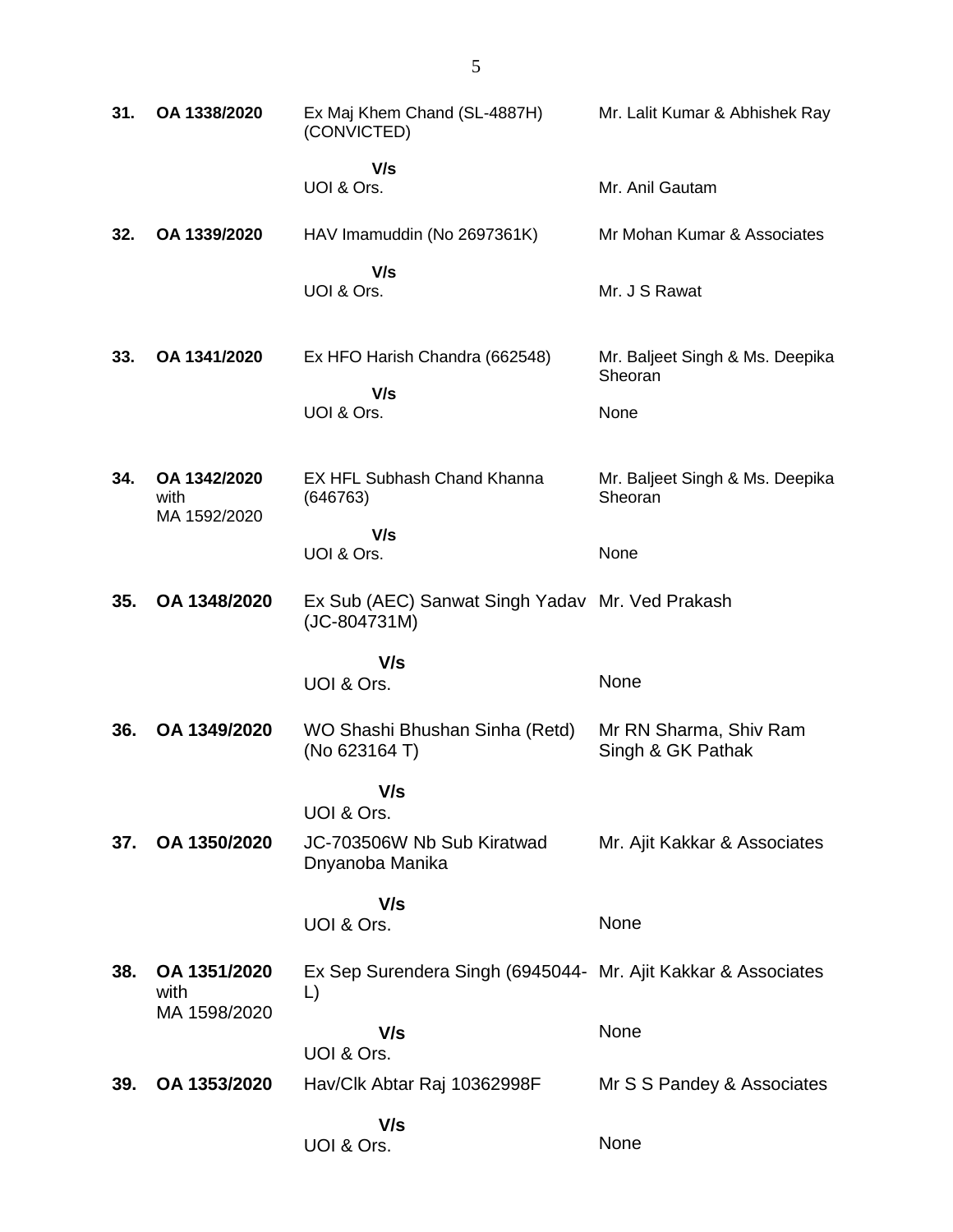**MA (OTHERS)**

| 40. | MA 115/2020<br>ın                 | IC-46964N Col M Yaseen                   | Mr. S S Pandey & Associates               |
|-----|-----------------------------------|------------------------------------------|-------------------------------------------|
|     | OA 1640/2018                      | V/s<br>UOI & Ors.                        | Dr. Vijendra Singh Mahndiyan              |
| 41. | MA 116/2020<br>ın                 | Avm Shreesh Mohan (No 16966 G)           | Mr Ajit Kakkar & Associates               |
|     | OA 1868/2018                      | V/s<br>UOI & Ors                         | Mr. Karan Singh Bhati, Sr.<br><b>CGSC</b> |
| 42. | MA 118/2020<br>ın<br>OA 1651/2017 | Pardeep Kumar Ex-LA (AH)<br>(No.133410F) | Mr. Ajit Kakkar & Associates              |
|     |                                   | V/s<br>UOI & Ors                         | Mr. Harish V Shankar                      |
| 43. | MA 241/2020<br>in<br>OA 1619/2017 | Ex Sigman Ranbir Singh (No<br>14210175)  | Mr Pramod Kumar Tiwari                    |
|     |                                   | V/s<br>UOI & Ors                         | Mr. Y P Singh                             |
| 44. | MA 288/2020<br>in                 | Lt Col N Kanwar (NR-18542M)              | Mr. Anil Bakshi                           |
|     | OA 1020/2017                      | V/s<br>UOI & Ors.                        | None                                      |
| 45. | MA 309/2020<br>in                 | IC-49322K Col RK Singh                   | Mr SS Pandey & Associates                 |
|     | OA 1339/2018                      | V/s<br>UOI & Ors                         | Mr SD Windlesh                            |
| 46. | MA 348/2020<br>in<br>OA 1570/2016 | Ex Lt Aditya Singh Yadav (No<br>52486K)  | Mr Sukhjinder Singh                       |
|     |                                   | V/s<br>UOI & Ors                         | Mr. Harish V Shankar                      |
| 47. | MA 372/2020<br>in<br>OA 2034/2018 | Col Ashish Singh (IC 53160F)<br>V/s      | Mr Indra Sen Singh & Abhishek<br>Singh    |
|     |                                   | UOI & Ors                                | None                                      |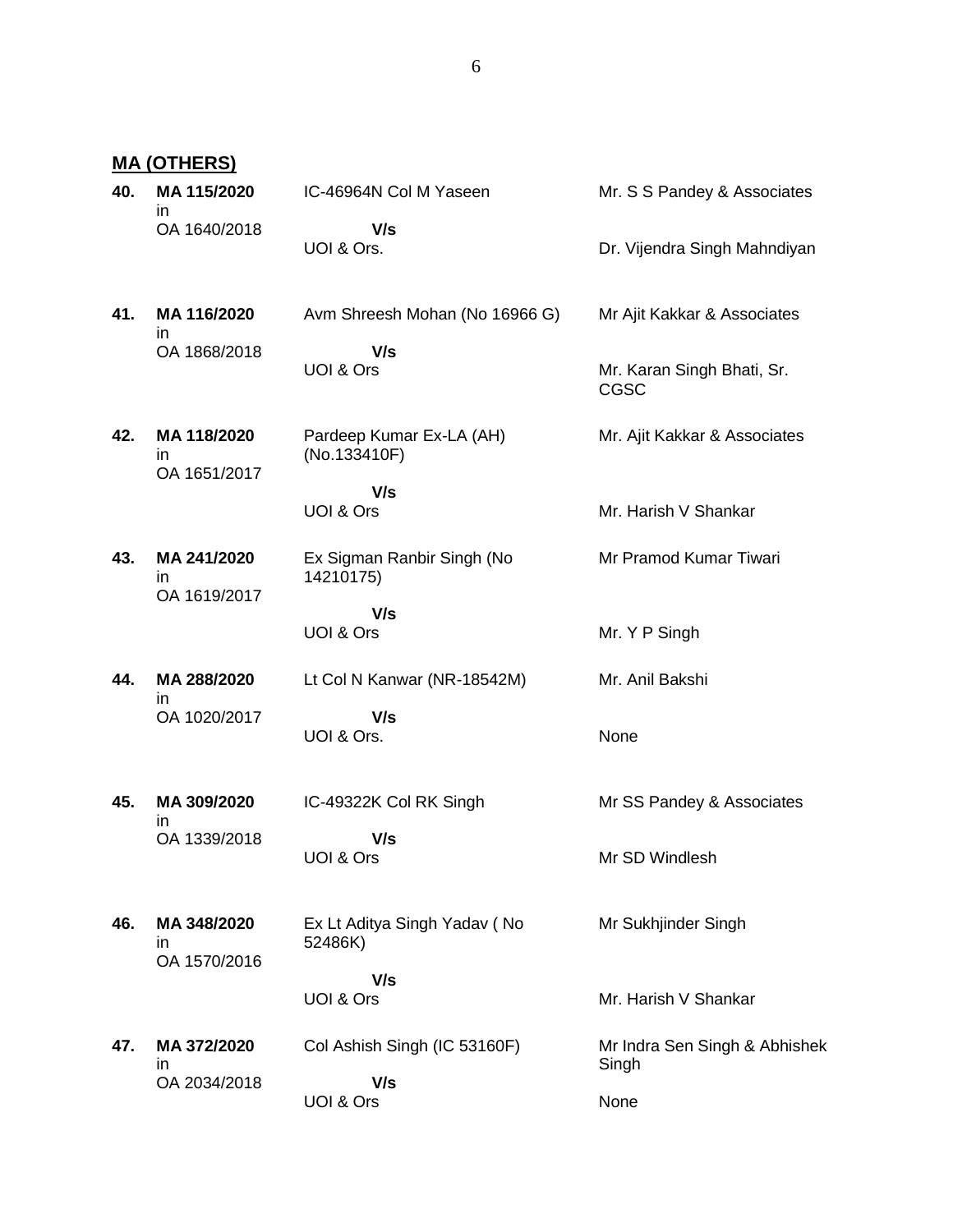| 48.        | MA 373/2020<br>in.                | Lt Col D Y Sharma (IC 54059 N)             | Mr Indra Sen Singh & Abhishek<br>Singh           |
|------------|-----------------------------------|--------------------------------------------|--------------------------------------------------|
|            | OA 170/2017                       | V/s<br>UOI & Ors                           | Dr. Vijendra Singh Mahndiyan                     |
| 49.        | MA 374/2020<br>in                 | IC 76204A Capt Rupak Das                   | Mr. S M Dalal                                    |
|            | OA 1452/2018                      | V/s<br>UOI & Ors                           | Mr Karan Singh Bhati                             |
| 50.        | MA 1587/2020<br>in<br>OA 129/2020 | Nb Sub Chandra Sen Verma (JC-<br>353515-A) | Ms. Archana Ramesh                               |
|            |                                   | V/s<br>UOI & Ors.                          | Dr. Vijendra Singh Mahndiyan                     |
| 51.        | MA 1603/2020<br>$\mathsf{I}$      | Nk Gurukul Lama (No 5352412K)              | Mr Ashok Kumar                                   |
|            | OA 10/2020                        | V/s<br>UOI & Ors                           | Mr. Satya Ranjan Swain                           |
| <u>RAs</u> |                                   |                                            |                                                  |
| 52.        | RA 35/2020<br>with                | UOI & Ors.                                 | Mr. K K Tyagi                                    |
|            | MA 1586/2020<br>in<br>TA 529/2010 | V/s<br>Ex Gnr Hari Dutt (15130654-A)       | None                                             |
|            | <b>PLEADINGS NOT COMPLETE</b>     |                                            |                                                  |
| 53.        | OA 2367/2019                      | MR-05185W Brig GC Satapathy VSM            | Mr Indra Sen Singh/Abhishek<br>Singh             |
|            |                                   | V/s<br>UOI & Ors.                          | Mr Harish V Shankar for R 1-4,<br>None for R 5-6 |
| 54.        | OA 278/2020                       | IC-49761P Col JP Singh VSM                 | Ms. Smita Dikshit                                |
|            |                                   | V/s<br>UOI & Ors.                          | Mr Rajeev Kumar                                  |
| 55.        | OA 341/2020                       | Capt Satheesha D (IC 81490 W)              | Mr Pushpendra Kumar Dhaka                        |
|            |                                   | V/s<br>UOI & Ors.                          | Mr. Harish V Shankar                             |
| 56.        | OA 343/2020                       | No. 13633702-W Ex Rect Azim                | Mr. Virender Singh Kadian                        |
|            |                                   | V/s<br>UOI & Ors.                          | Mr. Waize Ali Noor                               |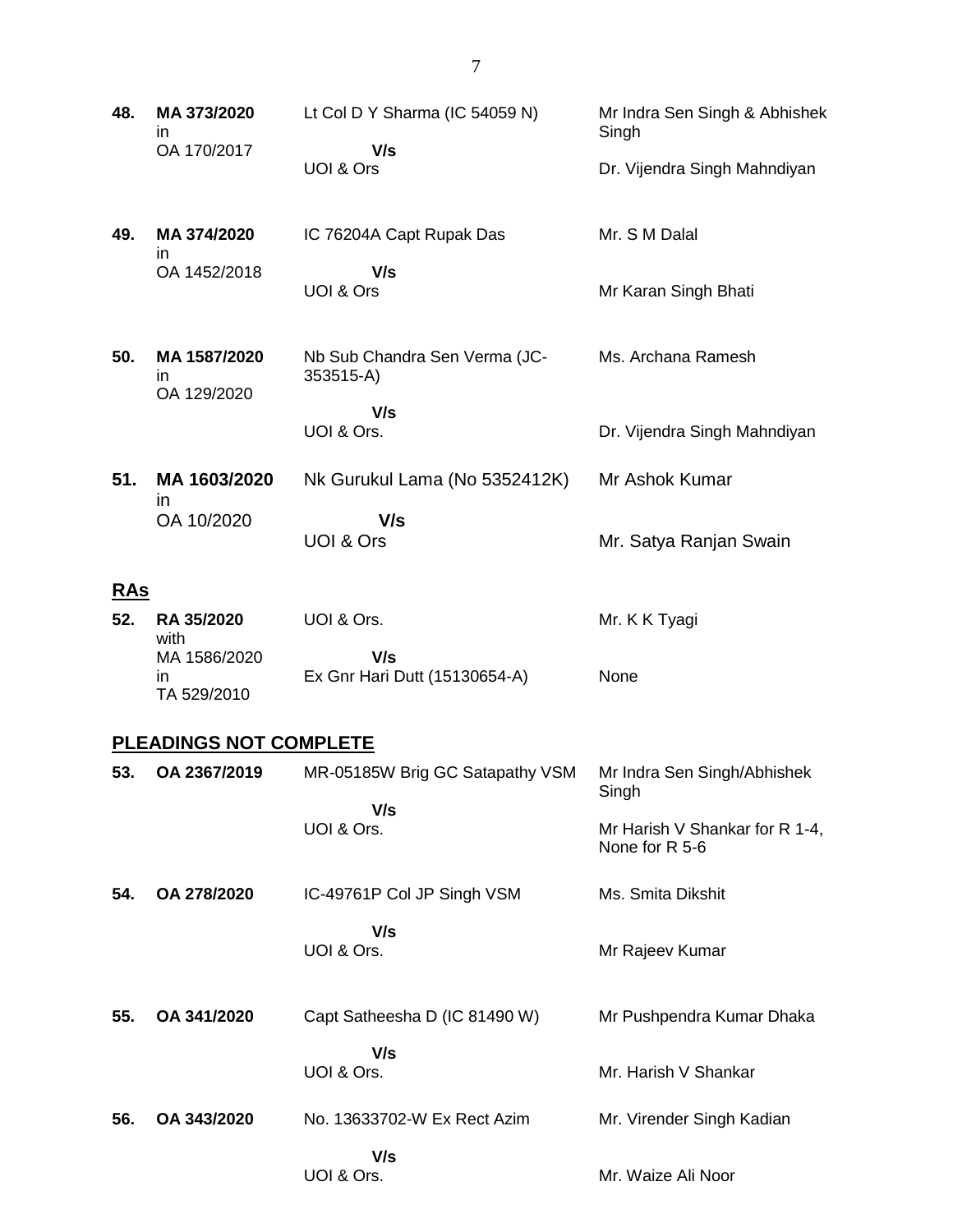| 57. | OA 387/2020               | JC-277275X Sub (Gnr) Raghbir Singh                                                                     | Mr. Virender Singh Kadian &<br>Pardeep Singh Nandal    |
|-----|---------------------------|--------------------------------------------------------------------------------------------------------|--------------------------------------------------------|
|     |                           | V/s<br>UOI & Ors.                                                                                      | Mr. Niranjan Das                                       |
| 58. | OA 426/2020               | IC-49475N Brig Neeraj Kumar Soni                                                                       | Mr. Ankur Chhibber                                     |
|     |                           | V/s<br>UOI & Ors.                                                                                      | Mr. Anil Gautam                                        |
| 59. | OA 585/2020               | Lt Col Neeraj Kumar (DR 10543 A)                                                                       | Mr Rajiv Manglik                                       |
|     |                           | V/s<br>UOI & Ors.                                                                                      | Mr Karan Singh Bhati, Sr CGSC                          |
| 60. | OA 1015/2020              | Nb Sub Hamendra Kumar (TJ-6885 W) Mr Pushpendra Kumar Dhaka                                            |                                                        |
|     |                           | V/s<br>UOI & Ors.                                                                                      | None                                                   |
|     | <b>For Final Hearing</b>  |                                                                                                        |                                                        |
| 61. | OA 294/2011               | Major V. Ramamurthy (Retd.) & Ors.                                                                     | Mr SM Dalal                                            |
|     |                           | V/s<br>UOI & Ors.                                                                                      | Dr Vijendra Mahndiyan for R 1-4,<br>None for R 5-8     |
| 62. | OA 766/2019               | SL-0415K Lt Col A Rajendiran                                                                           | Mr. Rajiv Manglik                                      |
|     |                           | V/s<br>UOI & Ors.                                                                                      | Dr Vijendra Singh Mahndiyan for<br>R 1-3, None for R-4 |
| 63. | OA 2315/2019              | No 15466112A Dfr Ravindra Singh                                                                        | Mr DS Kauntae                                          |
|     |                           | V/s<br>UOI & Ors.                                                                                      | Mr. Satya Ranjan Swain                                 |
|     | <b>PLEADINGS COMPLETE</b> |                                                                                                        |                                                        |
|     |                           | <u>DATES WILL BE GIVEN BY THE TRIBUNAL OFFICER - ORDERS WILL </u><br><b>BE UPLOADED ON THE WEBSITE</b> |                                                        |
| 64. | OA 806/2016               | Commander Harneet Singh                                                                                | Mr. Mohan Kumar & Associates                           |
|     |                           | V/s<br>UOI & Ors.                                                                                      | Mr Harish V Shankar                                    |
| 65. | OA 713/2019               | IC-48419H Col Sanjay Malik                                                                             | Mr. B S Chaudhary & Jasbir<br>Chaudhary                |
|     |                           | V/s<br>UOI & Ors.                                                                                      | Mr. V Pattabhi Ram                                     |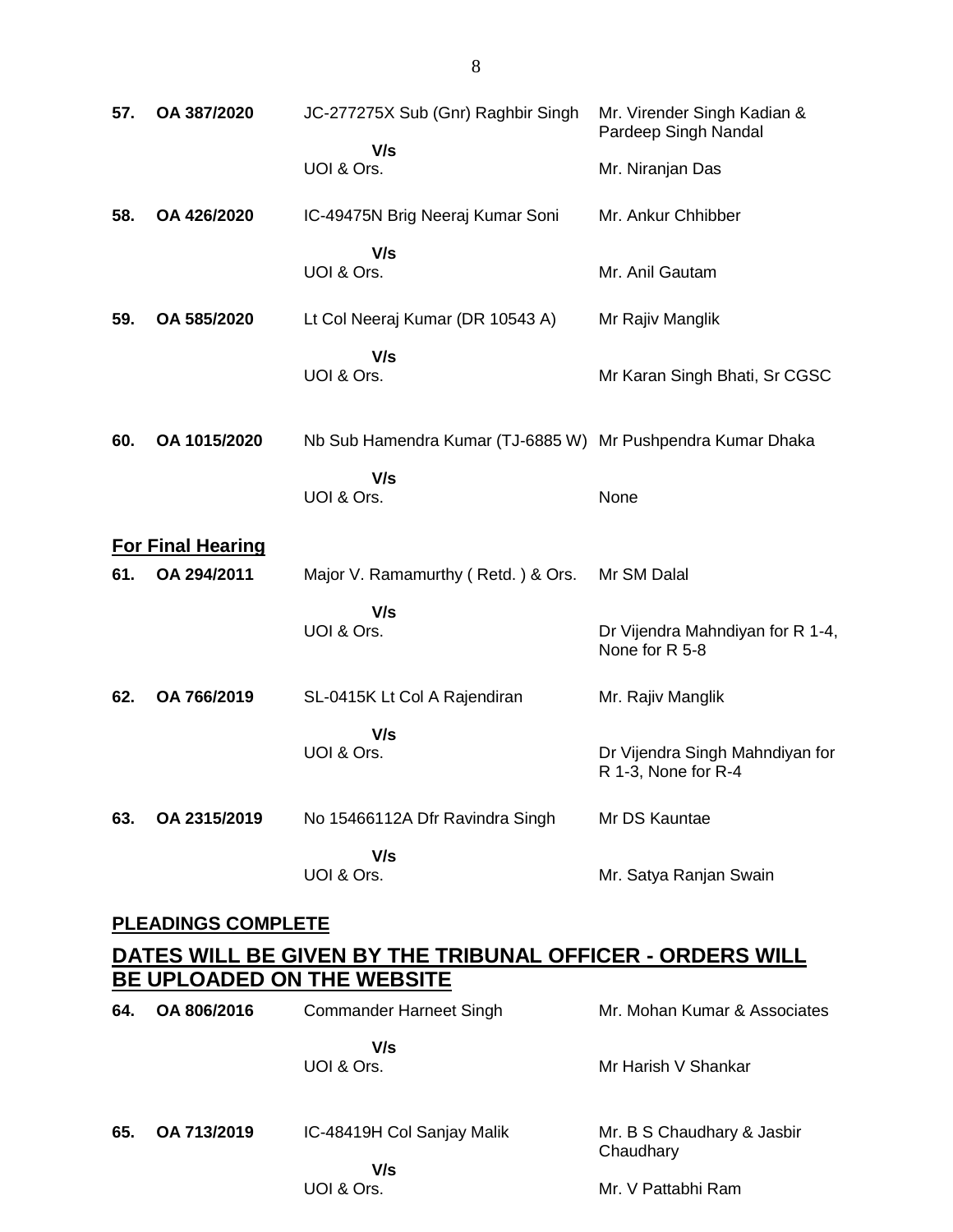| 66. | OA 1344/2019 | Sh. Ashish Singh Bora (No 18018741P Mr. Jagdish Singh<br>Rect/Musician) |                 |
|-----|--------------|-------------------------------------------------------------------------|-----------------|
|     |              | V/s                                                                     |                 |
|     |              | UOI & Ors.                                                              | Mr Rajeev Kumar |

### **THIS BENCH WILL NOT ASSEMBLE TODAY**

### **CORAM:**

### **HON'BLE THE CHAIRPERSON HON'BLE AIR MARSHAL B.B.P. SINHA**

### **MATTERS SCHEDULED FOR 18 SEP 2020**

|            | S. No. Case No.                        | <b>Parties Name</b>                           | <b>Advocate for Petitioner /</b><br><b>Respondents</b> |
|------------|----------------------------------------|-----------------------------------------------|--------------------------------------------------------|
| <u>RAs</u> |                                        |                                               |                                                        |
| 1.         | <b>RA 21/2020</b><br>in<br>OA 900/2019 | WS-00535N Lt Col Brahm Shakti<br>Hooda (Retd) | Mr. T Parshad                                          |
|            |                                        | V/s<br>UOI & Ors.                             | Dr Vijendra Singh Mahndiyan                            |

### **THIS BENCH WILL NOT ASSEMBLE TODAY**

#### **CORAM:**

**HON'BLE THE CHAIRPERSON HON'BLE LT. GEN. PHILIP CAMPOSE**

|               | S. No. Case No.   | <b>Parties Name</b>          | <b>Advocate for Petitioner /</b><br><b>Respondents</b> |
|---------------|-------------------|------------------------------|--------------------------------------------------------|
|               | <b>PART HEARD</b> |                              |                                                        |
| $\mathbf 1$ . | OA 8/2016<br>with | Sub Maneesh Kumar            | Ms. Archana Ramesh                                     |
|               | MA 5/2016         | V/s<br>UOI & Ors.            | Mr Arvind Patel                                        |
| 2.            | OA 657/2018       | IC-44088P Brig Rajwant Singh | Mr. Rajiv Manglik                                      |
|               |                   | V/s<br>UOI & Ors.            | Mr Karan Singh Bhati, Sr CGSC                          |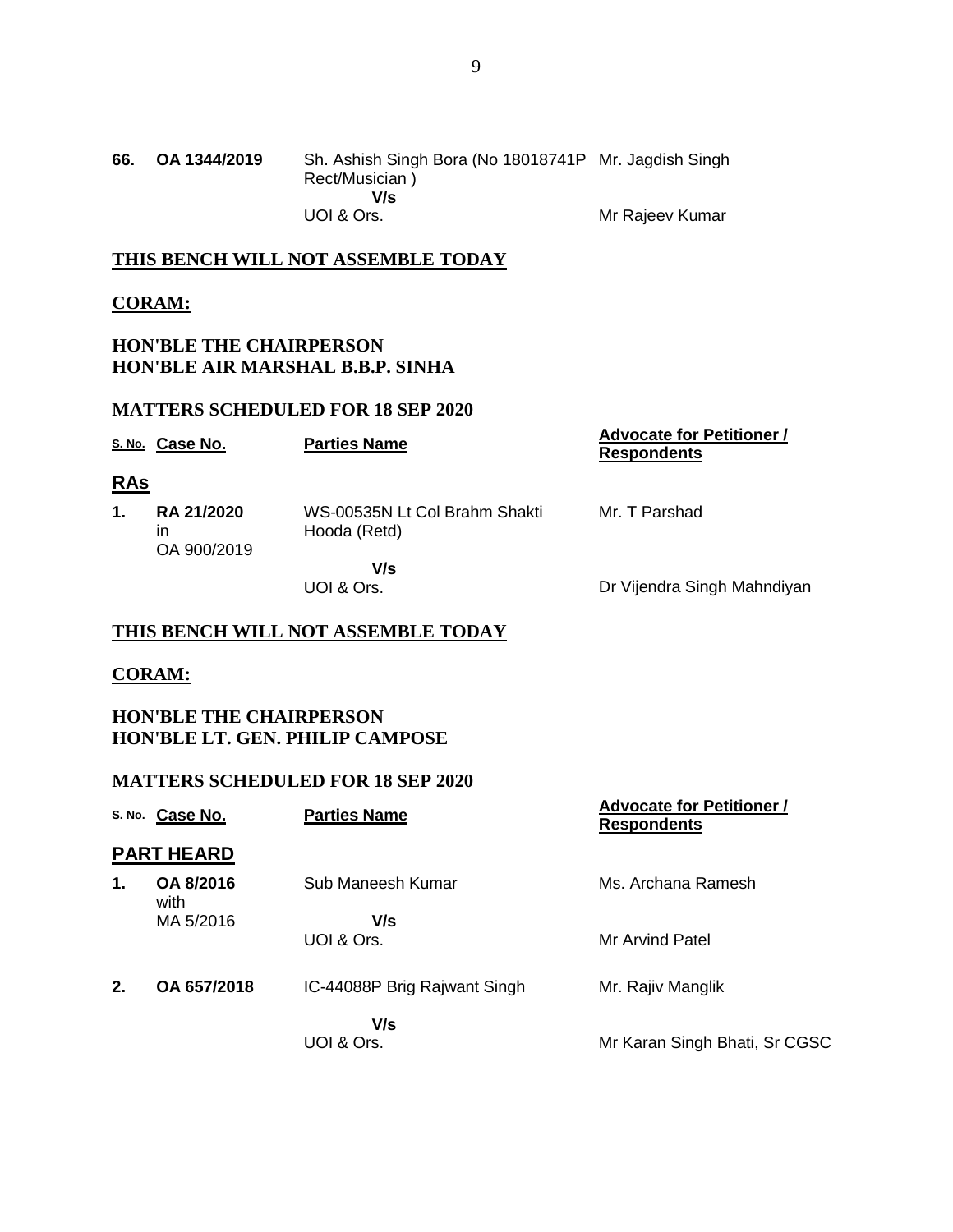# **ARMED FORCES TRIBUNAL, PRINCIPAL BENCH, NEW DELHI LIST OF BUSINESS**

**Date: 05-10-2020**

### **Timing: 10:30 AM to 01.00 PM & 02.00 PM to 04.30 PM**

## **COURT No. 2 (Ground Floor)**

### **THIS BENCH WILL NOT ASSEMBLE TODAY**

### **CORAM:**

### **HON'BLE MS. JUSTICE SUNITA GUPTA HON'BLE LT. GEN. PHILIP CAMPOSE**

|            | S. No. Case No.               | <b>Parties Name</b>                           | <b>Advocate for Petitioner /</b><br><b>Respondents</b> |
|------------|-------------------------------|-----------------------------------------------|--------------------------------------------------------|
| <u>RAs</u> |                               |                                               |                                                        |
| 1.         | RA 26/2018<br>with            | No. 13767032F Hav Surinder Singh              | Ms. Archana Ramesh                                     |
|            | MA 595/2018                   | V/s                                           |                                                        |
|            | in<br>OA 555/2016             | UOI & Ors.                                    | Mr YP Singh                                            |
| 2.         | RA 11/2020<br>in              | Cpl KK Chaurasia (NO 905726R)                 | Mr Ajit Kakkar & Associates                            |
|            | OA 421/2015                   | V/s                                           |                                                        |
|            |                               | UOI & Ors                                     | Mr. V Pattabhi Ram                                     |
|            |                               |                                               |                                                        |
|            | <b>PLEADINGS NOT COMPLETE</b> |                                               |                                                        |
| 3.         | OA 527/2019<br>with           | No 1455163 Ex Spr Sajinder Singh              | Mr. VS Kadian                                          |
|            | MA 1095/2019                  | V/s                                           |                                                        |
|            |                               | UOI & Ors.                                    | Mr. Avdhesh Kumar                                      |
|            |                               |                                               |                                                        |
| 4.         | OA 574/2019                   | Col Koutharapu Srinivas (IC-48942N)<br>(Retd) | Mr OS Punia                                            |
|            |                               | V/s                                           |                                                        |
|            |                               | UOI & Ors.                                    | Mr. Avdhesh Kumar Singh                                |
|            |                               |                                               |                                                        |
| 5.         | OA 986/2019<br>with           | Ex WO Jagabandhu Nayak (No<br>647006N)        | Mr. Ajit Kakkar & Associates                           |
|            | MA 1648/2019                  | V/s                                           |                                                        |
|            |                               | UOI & Ors.                                    | Mr. S D Windlesh                                       |
|            |                               |                                               |                                                        |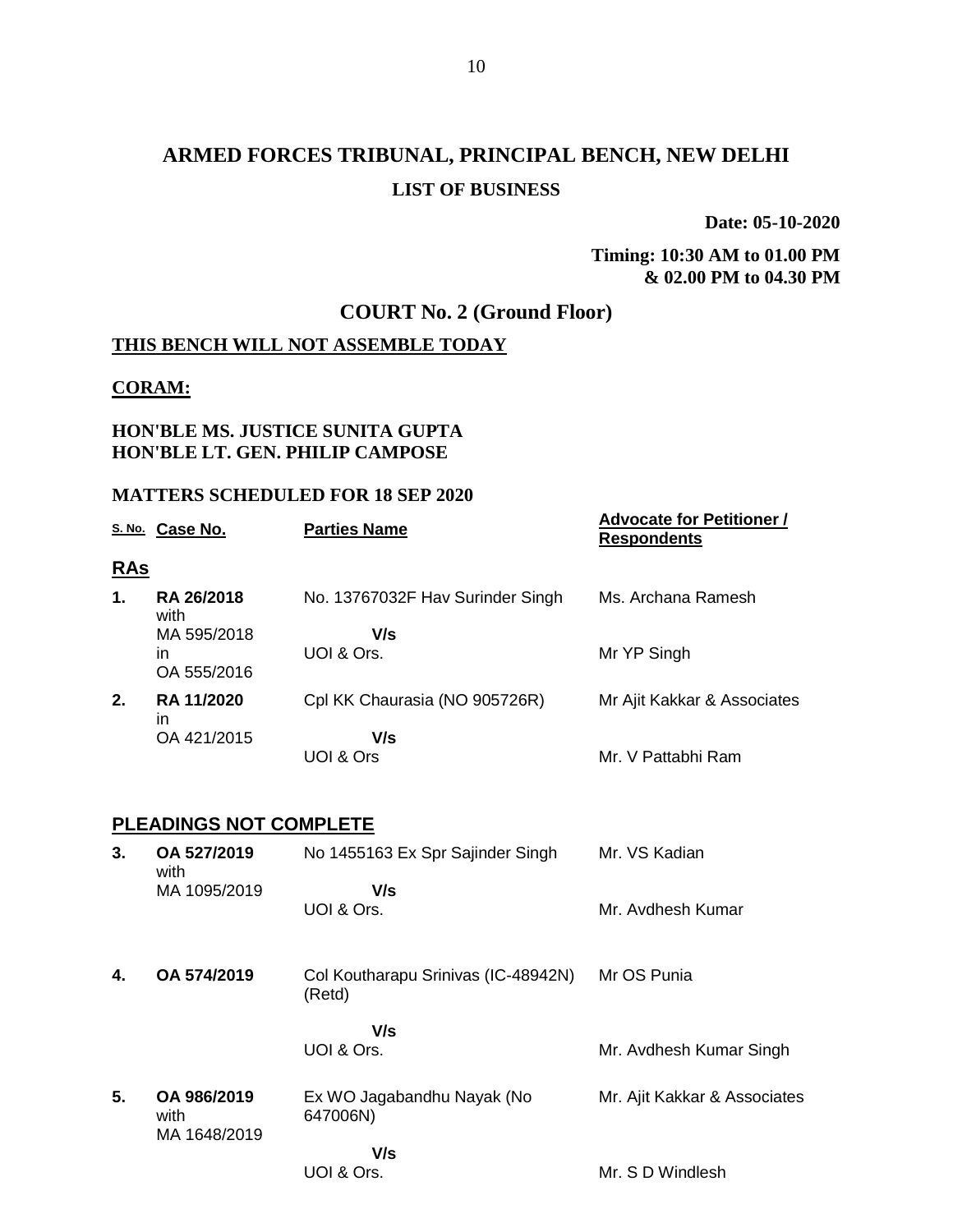| 6. | OA 990/2019                          | Brig Jagdeep Singh Mann (Retd) (IC<br>39978L) | Mr Indra Sen Singh & Abhishek<br>Singh |
|----|--------------------------------------|-----------------------------------------------|----------------------------------------|
|    |                                      | V/s<br>UOI & Ors.                             | Mr. Neeraj Kumar Sr. CGSC              |
| 7. | OA 992/2019                          | Cdr KK Kshirsagar (Retd) (No<br>86370W)       | Mr. Shakti Chand Jaidwal               |
|    |                                      | V/s<br>UOI & Ors.                             | Dr. Vijendra Singh Mahndiyan           |
| 8. | OA 1259/2019<br>with<br>MA 1996/2019 | Ex Sep Rajender Singh (No 4172340)<br>M)      | Mr SK Anand                            |
|    |                                      | V/s                                           |                                        |
|    |                                      | UOI & Ors.                                    | Mr. K K Tyagi                          |
| 9. | OA 1458/2019<br>with<br>MA 2364/2019 | Ex PO LOG (MAT) Vijay Kumar (NO<br>137259B)   | Mr. Ved Prakash                        |
|    |                                      | V/s                                           |                                        |
|    |                                      | UOI & Ors.                                    | Mr. Neeraj Sr. CGSC                    |

### **PLEADINGS COMPLETE**

## **DATES WILL BE GIVEN BY THE TRIBUNAL OFFICER - ORDERS WILL BE UPLOADED ON THE WEBSITE**

| 10. | OA 34/2016<br>with                   | Brig S K S Rana (Retd.) & Ors.                           | Mr. Anil Srivastava                                                                      |
|-----|--------------------------------------|----------------------------------------------------------|------------------------------------------------------------------------------------------|
|     | MA 14/2016                           | V/s<br>UOI & Ors.                                        | Mr Karan Singh Bhati, Sr CGSC<br>for Army & IAF, Dr Vijendra<br>Singh Mahndiyan for Navy |
| 11. | OA 676/2016                          | Ex MER (U/T) Yogender Kumar                              | Mr. V S Kadian & J P Sharma                                                              |
|     |                                      | V/s<br>UOI & Ors.                                        | Mr SD Windlesh                                                                           |
| 12. | OA 1784/2017<br>with<br>MA 1337/2017 | Ex WO Mahendra Prasad (No.648315- Mr Praveen Kumar<br>A) |                                                                                          |
|     |                                      | V/s<br>UOI & Ors.                                        | Mr VS Tomar                                                                              |
| 13. | OA 1828/2017                         | No. 4080530Y Ex Nk Yashwant Singh                        | Mr. V S Kadian                                                                           |
|     |                                      | V/s<br>UOI & Ors.                                        | Mr. J S Rawat                                                                            |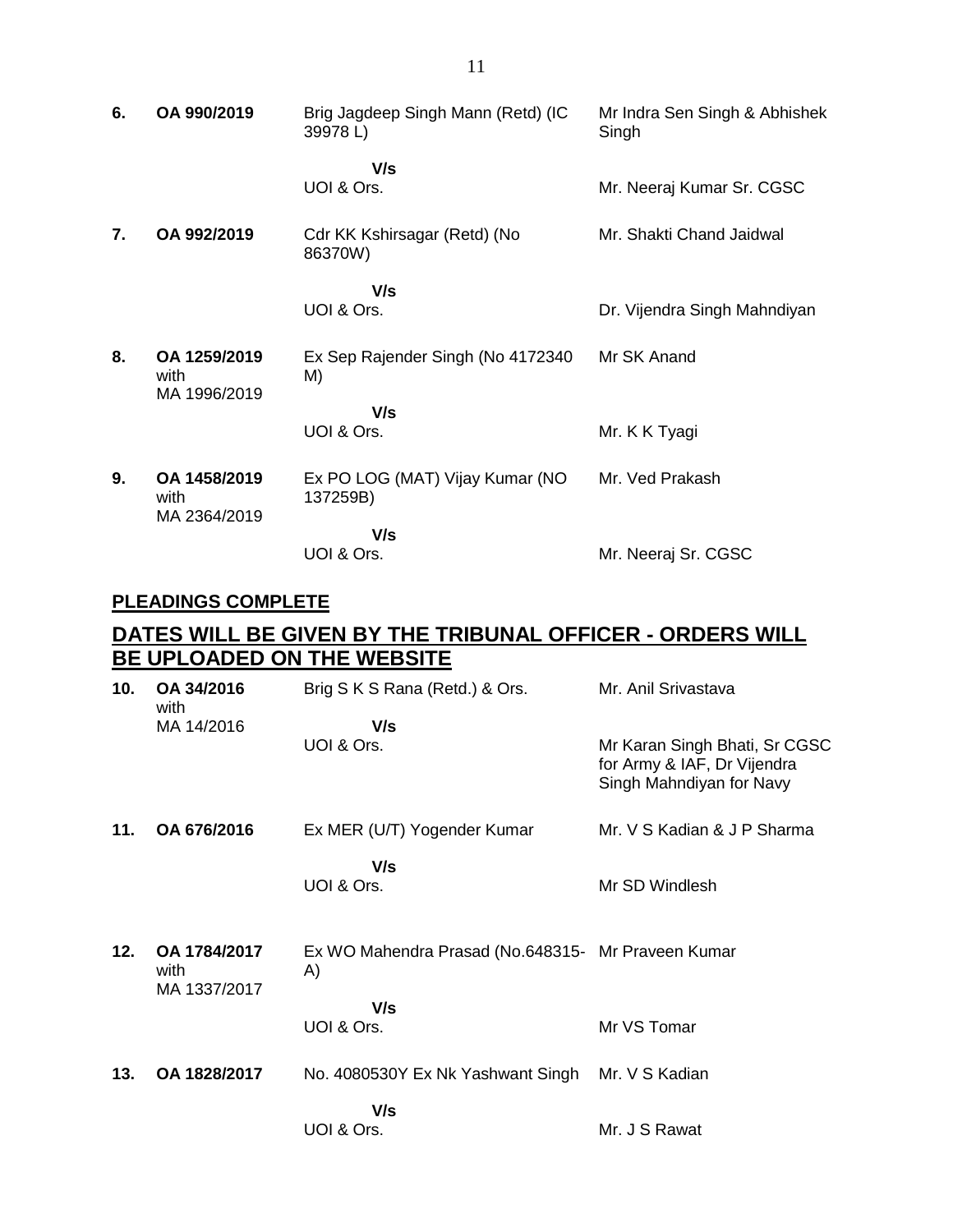| 14.                                      | OA 176/2018                                | IC-348280L Col Narendra Pal Singh<br>(Retd)                 | Mr. IS Singh/Abhishek Singh |  |
|------------------------------------------|--------------------------------------------|-------------------------------------------------------------|-----------------------------|--|
|                                          |                                            | V/s<br>UOI & Ors.                                           | Ms Jyotsana Kaushik         |  |
| 15.                                      | OA 682/2018<br>with                        | IC-39045W Col Pramod Sharma (Retd) Mr. Shakti Chand Jaidwal |                             |  |
|                                          | MA 543/2018                                | V/s<br>UOI & Ors.                                           | Mr SR Swain                 |  |
| 16.                                      | OA 787/2018<br>with<br>MA 660/2018         | Ex CPO Pradeep Kumar Verma (No<br>112563) & Ors.            | Mr. Praveen Kumar           |  |
|                                          |                                            | V/s<br>UOI & Ors.                                           | Mr VS Tomar                 |  |
|                                          |                                            |                                                             |                             |  |
| 17.                                      | OA 987/2019<br>with<br>MA 1649/2019        | Brig Ganapathy Rajaram (Retd) (IC<br>35422 K)               | Mr Ajay Yadav               |  |
|                                          |                                            | V/s                                                         |                             |  |
|                                          |                                            | UOI & Ors.                                                  | Mr. Satya Ranjan Swain      |  |
| 18.                                      | OA 1253/2019                               | Ex AC (UT) Pawan Kumar (No<br>8981172 T)                    | Mr SM Dalal                 |  |
|                                          |                                            | V/s                                                         |                             |  |
|                                          |                                            | UOI & Ors.                                                  | Mr. Shyam Narayan           |  |
| 19.                                      | OA 46/2020<br>with                         | Ex Sea 1 Roop Chand (No 55423)                              | Mr. Manoj Kr Gupta          |  |
|                                          | MA 184/2020<br>(OA 23/2019 (RB,<br>Jaipur) | V/s<br>UOI & Ors.                                           | Mr. Satya Ranjan Swain      |  |
| 20.                                      | OA 152/2020<br>with<br>MA 173/2020         | Ex Hav (Hony Nb Sub) Jagat Singh<br>(No 6644805 A)          | Mr Ved Prakash              |  |
|                                          |                                            | V/s                                                         |                             |  |
|                                          |                                            | UOI & Ors.                                                  | Mr Anil Gautam              |  |
| <b>MATTERS SCHEDULED FOR 05 OCT 2020</b> |                                            |                                                             |                             |  |

|     | S. No. Case No.       | <b>Parties Name</b>   | <b>Advocate for Petitioner /</b><br><b>Respondents</b> |
|-----|-----------------------|-----------------------|--------------------------------------------------------|
|     | <b>MA (EXECUTION)</b> |                       |                                                        |
| -21 | MA 2655/2019<br>ın    | Col Ratan Chakravorty | Mr Alok Kishor                                         |
|     | TA 604/2010           | V/s                   |                                                        |
|     |                       | UOI & Ors             | Mr. Prabodh Kumar                                      |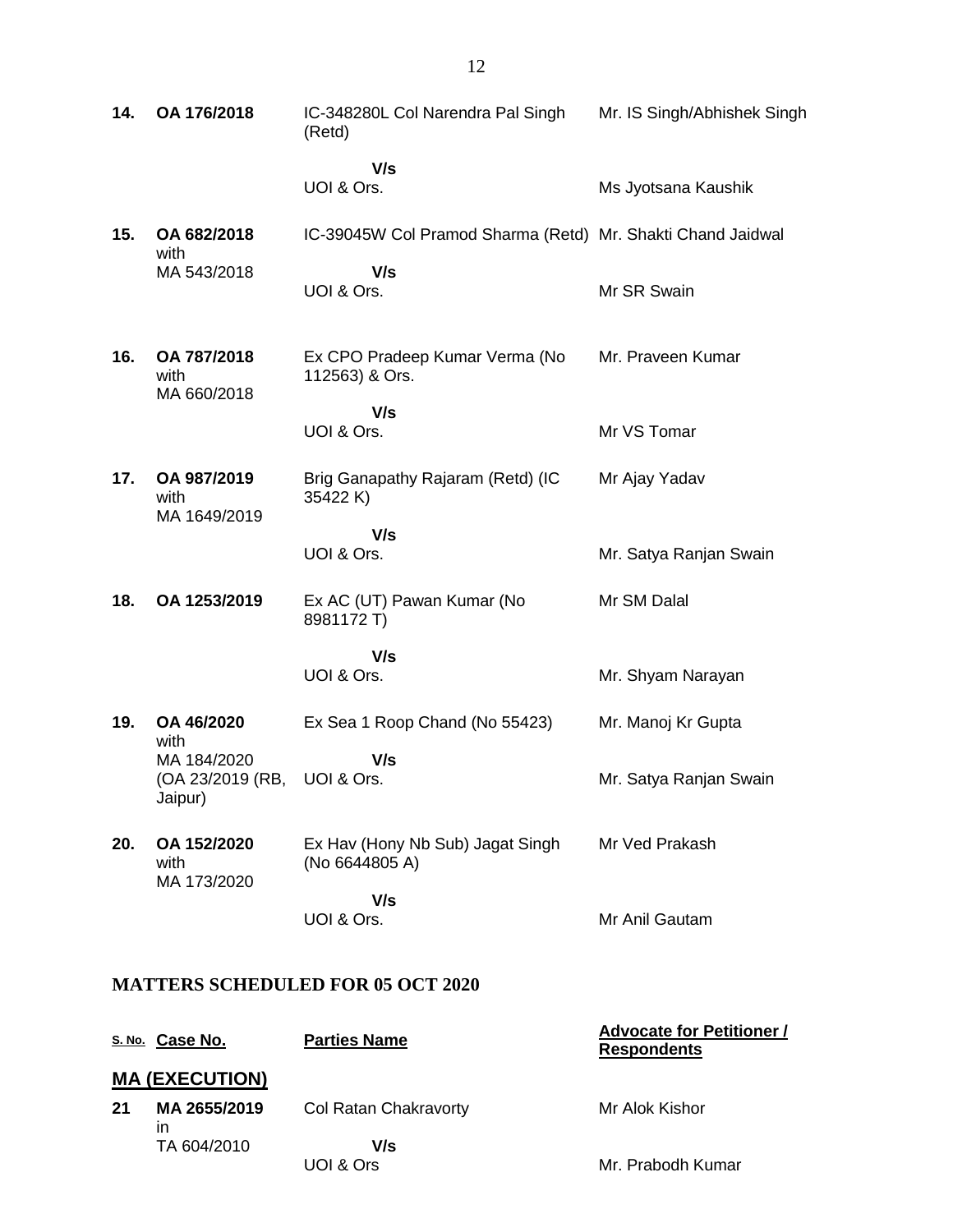- **22. MA 119/2020** in OA 1390/2018 JC-377390M Sub U. Subbarao  **V/s** UOI & Ors Mr SS Pandey & Associates Mr. Harish V Shankar
- **23. MA 873/2020** in OA 644/2018 JC-377389X Sun (JENE) Chavan Ajay Mr. JP Sharma & Associates Kr B & Ors.  **V/s**

#### UOI & Ors. Mr. Rajesh Kumar Das

### **MA (OTHERS)**

| 24. | MA 796/2020 &<br>MA 797/2020                   | Cpl Rajan Shukla (No 734651) | Mr Ajit Kakkar & Associates        |
|-----|------------------------------------------------|------------------------------|------------------------------------|
|     | in                                             | V/s                          |                                    |
|     | MA 571/2019 &<br>572/2019<br>in<br>TA 353/2010 | UOI & Ors                    | Mr. Karan Singh Bhati, Sr.<br>CGSC |
| 25. | MA 829/2020 &<br>MA 830/2020                   | Ex Hav (STG) Kartar Singh    | Mr. DS Kauntae                     |
|     | in                                             | V/s                          |                                    |
|     | OA 1049/2015                                   | UOI & Ors                    | None                               |

### **PLEADINGS NOT COMPLETE**

| 26. | OA 1414/2018<br>with<br>MA 21/2020 | No 8025409K Ex Nk Dal Bahadur<br>Thapa        | Mr. VS Kadian                         |
|-----|------------------------------------|-----------------------------------------------|---------------------------------------|
|     |                                    | V/s                                           |                                       |
|     |                                    | UOI & Ors.                                    | None                                  |
| 27. | OA 1412/2019                       | Ex WO Ashok Kumar Vishwakarma<br>(No 653295T) | Mr. Praveen Kumar                     |
|     |                                    | V/s                                           |                                       |
|     |                                    | UOI & Ors.                                    | Mr. Harish V Shankar                  |
| 28. | OA 1417/2019<br>with               | Ex Sgt Subodh Sharma (No 771897L)             | Mr. Ajit Kakkar & Associates          |
|     | MA 2165/2019                       | V/s                                           |                                       |
|     |                                    | UOI & Ors.                                    | Mr. Ashok Chaitanya                   |
| 29. | OA 2253/2019<br>with               | IC-57742Y Lt Col Ajay Dogra                   | Mr. Indra Sen Singh/Abhishek<br>Singh |
|     | MA 1287/2020                       | V/s                                           |                                       |
|     |                                    | UOI & Ors.                                    |                                       |
|     |                                    |                                               | Mr. Karan Singh Bhati, Sr.<br>CGSC    |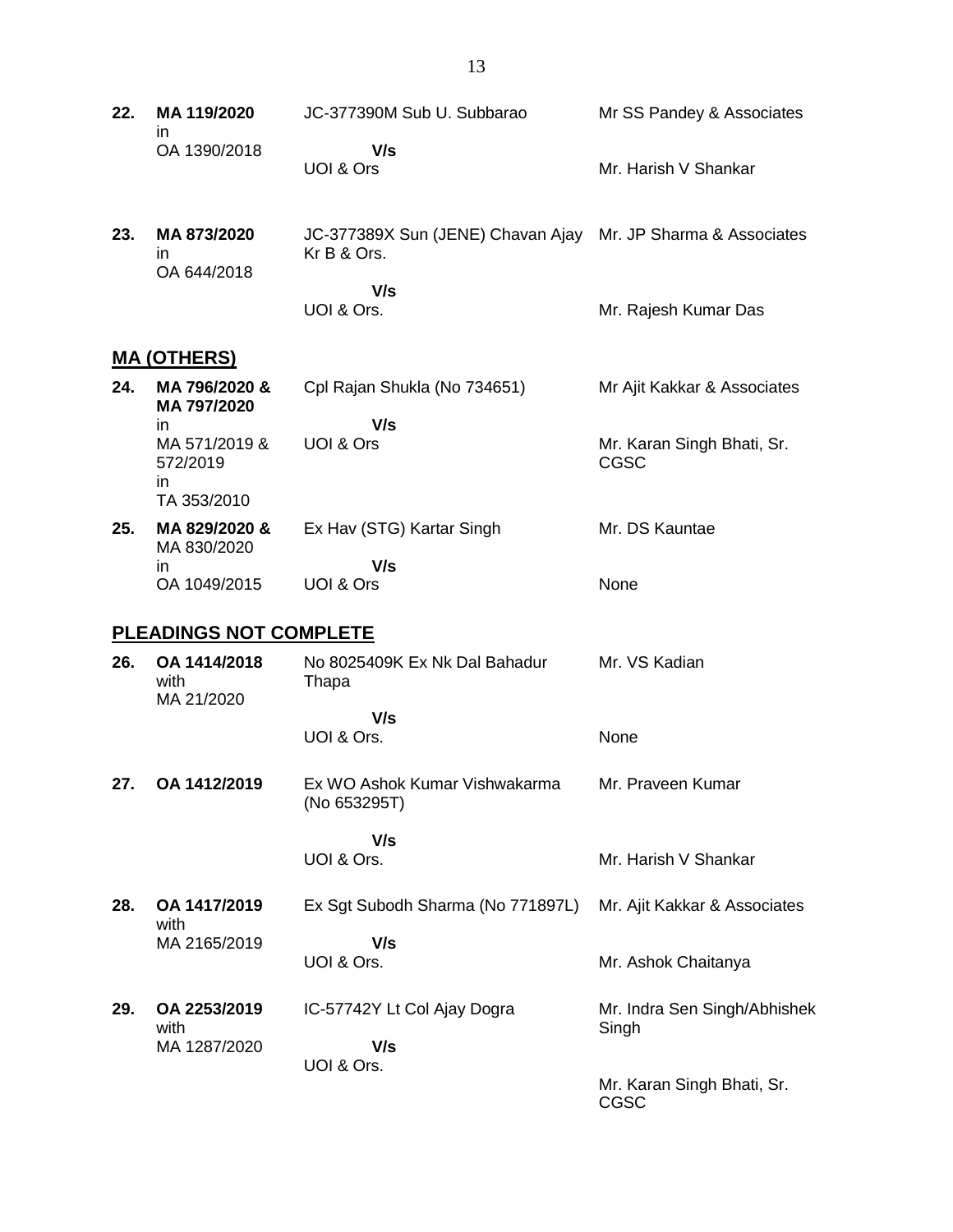#### **PLEADINGS COMPLETE**

#### **DATES WILL BE GIVEN BY THE TRIBUNAL OFFICER - ORDERS WILL BE UPLOADED ON THE WEBSITE 30. OA 369/2010** Ex. Maj. V. S. Chauhan  **V/s** UOI & Ors. Mr Mohan Kumar Mr Harish V Shankar **31. OA 72/2017** with MA 1336/2018 , 85/2018 & 86/2018 UOI & Ors. Smt. Saraswati Thapa  **V/s** Ms. Sangeeta Tomar Mr Arvind Patel **32. OA 189/2017** with MA 148/2017 Ex Rect Vishnu Pal Singh  **V/s** UOI & Ors. Mr. V S Kadian Mr V Pattabhi Ram **33. OA (Appeal 682/2017** with MA 3188/2019 Ex Cpl Rajiv Kumar Singh  **V/s** UOI & Ors. Mr Subodh Kumar & Anand Kumar Mr Prabodh Kumar **34. OA 692/2017** with MA 581/2017 Ex-HFO Chandra Shekhar Pathak  **V/s** UOI & Ors. Mr. Praveen Kumar Mr SD Windlesh **35. OA 786/2017** with MA 1921/2018 Capt BS Cheema  **V/s** UOI & Ors. Mr Naresh Ghai & Mr VS Kadian Dr Vijendra Singh Mahndiyan **36. OA 824/2017** Smt Atul Devi  **V/s** UOI & Ors. Mr VS Kadian Mr. Avdhesh Kumar Singh **37. OA 841/2017** with MA 660/2017 Sandeep Ex Chera  **V/s** UOI & Ors. Mr Sukhjinder Singh Ms Barkha Babbar **38. OA 857/2017** Cdr Maha Ram Yadav  **V/s** UOI & Ors. Mr OS Punia Mr Shyam Narayan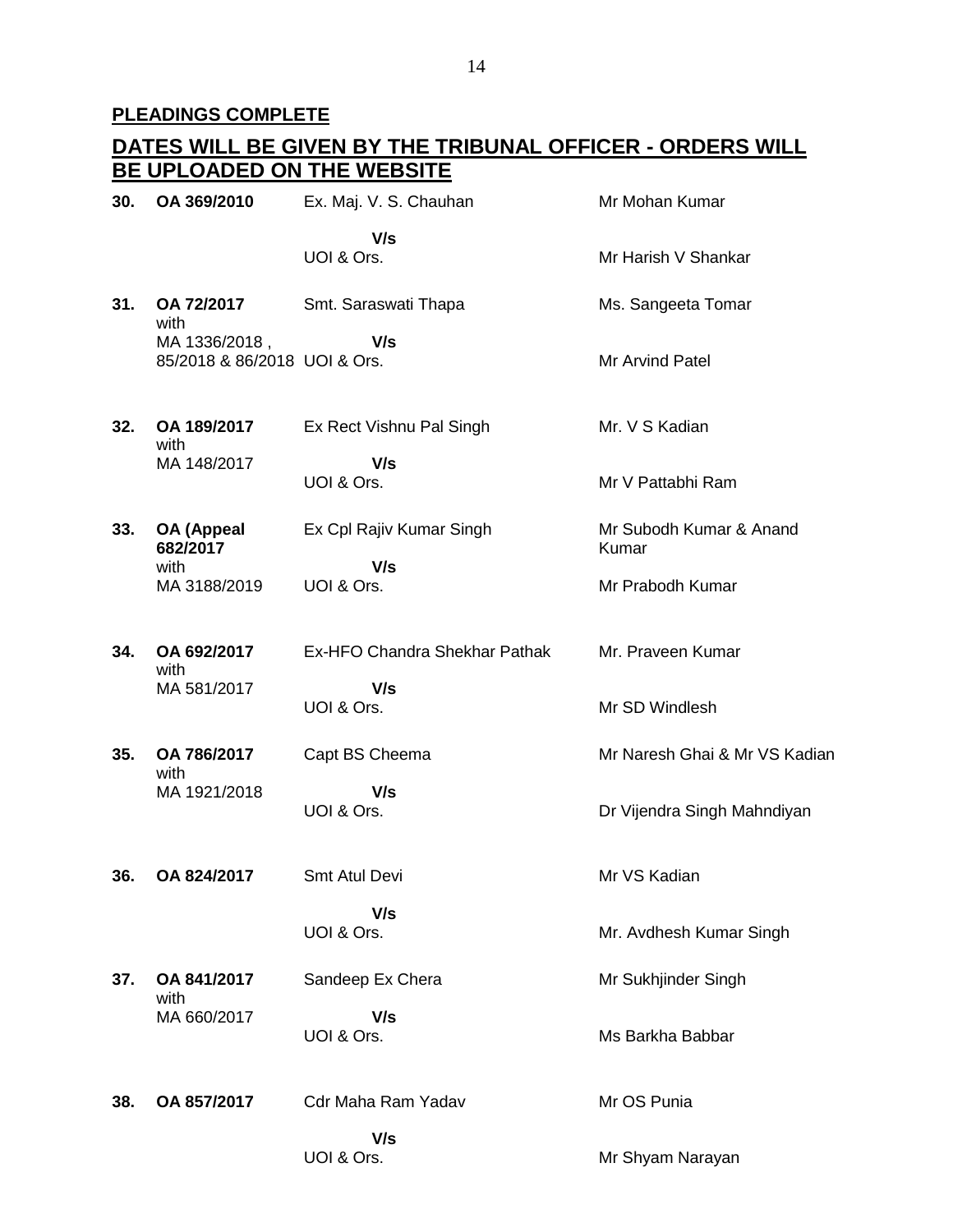| 39. | OA 1636/2017                       | Nb Risaldar GL Sharma (JC-128611A) Mr. V S Kadian<br>Thru Smt Savitri Sharma (Wife) |                         |
|-----|------------------------------------|-------------------------------------------------------------------------------------|-------------------------|
|     |                                    | V/s<br>UOI & Ors.                                                                   | None                    |
| 40. | OA 1966/2017                       | IC 40544X Col Salil Kumar (Retd)                                                    | Mr. Aditya Singh Puar   |
|     |                                    | V/s<br>UOI & Ors.                                                                   | Mr J S Yadav            |
| 41. | OA 802/2018<br>with                | No. 3194084-M Ex Hav Rajesh Kumar                                                   | Mr. V S Kadian          |
|     | MA 673/2018                        | V/s<br>UOI & Ors.                                                                   | Mr. Harish V. Shankar   |
| 42. | OA 824/2018<br>with                | 268502L Ex WO Haripal Singh                                                         | Mr Praveen Kumar        |
|     | MA 2064/2019                       | V/s<br>UOI & Ors.                                                                   | Mr Harish V Shankar     |
| 43. | OA 853/2018                        | <b>Smt Rajendery</b>                                                                | Mr SM Dalal             |
|     |                                    | V/s<br>UOI & Ors.                                                                   | Mr Avdesh Kumar         |
| 44. | OA 1037/2018<br>with               | No 3191340-L Hav Harpal Singh                                                       | Ms Archana Ramesh       |
|     | MA 918/2018                        | V/s<br>UOI & Ors.                                                                   | Mr Avdhesh Kumar Singh  |
| 45. | OA 1473/2018<br>with               | Sgt Ambrish Kukreti (917405-B)                                                      | Mr. Ajit Kakkar         |
|     | MA 727/2019                        | V/s<br>UOI & Ors.                                                                   | Mr. Ashok Chaitanya     |
| 46. | OA 1776/2018                       | Ex Gunner K Srinivasa Reddy (No<br>15116016W)                                       | Ms Archana Ramesh       |
|     |                                    | V/s<br>UOI & Ors.                                                                   | Mr. Avdhesh Kumar Singh |
| 47. | OA 1419/2019                       | Col Yash Pal Jagia (Retd) (IC 39615 F) Mr Rajendra Kumar                            |                         |
|     | with<br>MA 2167/2019 &<br>814/2020 | V/s<br>UOI & Ors.                                                                   | Mr. Rajeev Kumar        |